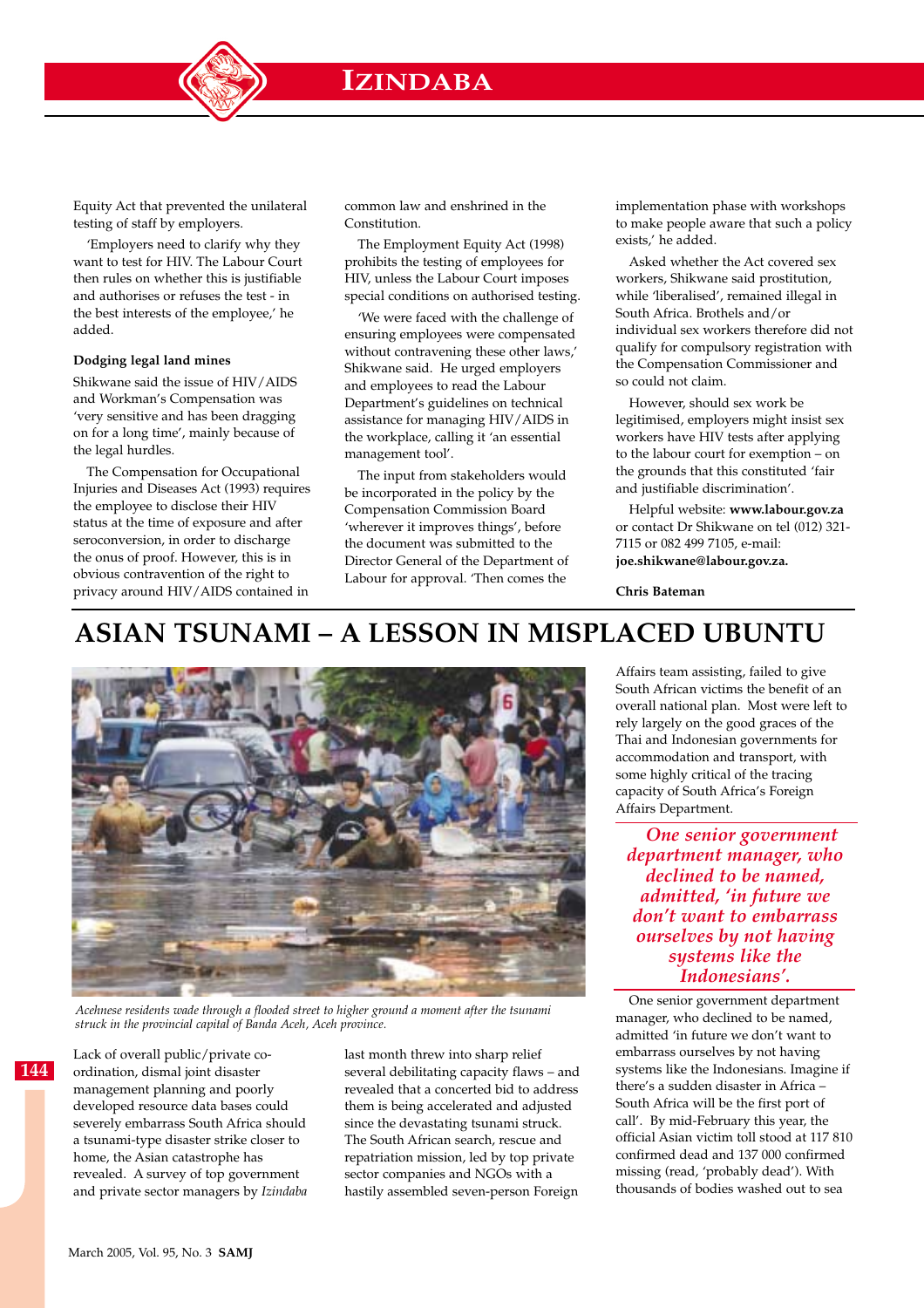# **IZINDABA**



and unlikely to be found, a final death toll estimate of 286 000 is now considered accurate.

The most glaring weakness exposed by the tragedy that almost certainly claimed 15 South African lives (DNA samples from families of four still 'missing' were flown to Phuket on 5 February), was the lack of any centralised South African data bases. This would have enabled faster tracing and identification of South African citizens abroad, thus mitigating immense heartache, uncertainty and trauma.

Equally important, more efficient home-based data would enable appropriate volunteer health care professionals, translators, logistics coordinators, aircraft, vehicles, medicines and food to be quickly assembled and efficiently directed by an agreed-upon central command and control centre.

#### **What actually happened**

As it was, Netcare 911 in association with Discovery Health and Pick 'n Pay chartered a Nationwide Airlines Boeing 767 and dispatched its top available emergency medicine team. They were accompanied by three senior Foreign Affairs officials to smoothe red tape for the evacuation of the dead and seriously wounded and their closest relatives and to remain behind and assist other South Africans once the rescue plane had returned home.

The rescue team landed in Phuket 64 hours after the disaster and spent 4 hours on the ground identifying and treating South Africans in greatest need. It returned with 65 people, one seriously injured, nine slightly injured and four bodies. A host of other private organisations responded directly to South Africans in need and to the wider tragedy, but neither the Department of Health nor the Department of Defence was involved. Foreign Affairs donated R300 000 towards the R2 million South African rescue mission and the official trio on the aircraft used a satellite telephone en route to get word of their arrival out and alert four embassy staff to prepare for the all-too-brief ground operation. The plane could not stay longer as it was scheduled for a



*Villagers look at the bodies of tsunami victims at the Galle Hospital, 117 kilometers (70 miles) south of Colombo on Monday, 27 December last year.*

commercial flight. Accusations and recriminations by distraught relatives of victims emerged over the duplication of names and the 'handwritten' systems set up by South African embassy officials to record and trace missing South Africans. One South African rescuer compared this to Australian nationals in Phuket who were 'computer tracked and individually telephoned' by their government.

# *Noach wants government to take an oversight role and provide as much logistical support as possible.*

Dr Ryan Noach, CEO of Netcare 911, a company that has provided South African search and rescue capacity for six foreign natural disasters since 1999, said it had historically been left up to Netcare 'to take the leadership and initiate'. He believes that had it not been for his company's initiative there would not have been a South African rescue mission in five of the six events. (Earthquakes in Turkey 1999, India 2001, Algeria 2003, Iran 2004 and the Asian Tsunami 2004.) Added Noach, 'the cynical view would be that we have people in our own backyard who are in a state of disaster all the time,

when you look at HIV, malnutrition and malaria for example'. 'There's also the economical view that charity begins at home, but my view is simply that the government must come out and publicly say where it stands. If they're not going to give international disasters priority, they should say so.'

### **Finding a better way**

Director General of Foreign Affairs, Dr Ayanda Ntsaluba, promptly obliged when approached by *Izindaba*. 'South Africa has been the beneficiary of international solidarity for so long, we'd be the last not to recognise our responsibilities,' he said. Noach wants government to take an oversight role and provide as much logistical support as possible. 'They should have a task team with the basic capabilities and experience, will and mandate to coordinate such an operation. We'd happily fall in line. At present they help out in the capacity of followers not as leaders.' He says had he not 'woken up and decided to get the South Africans out of Phuket', there would have been no rescue.

Ntsaluba said the profile of the holidaymakers was such that most had private emergency policies, which immediately brought companies like Netcare and Discovery into the picture,

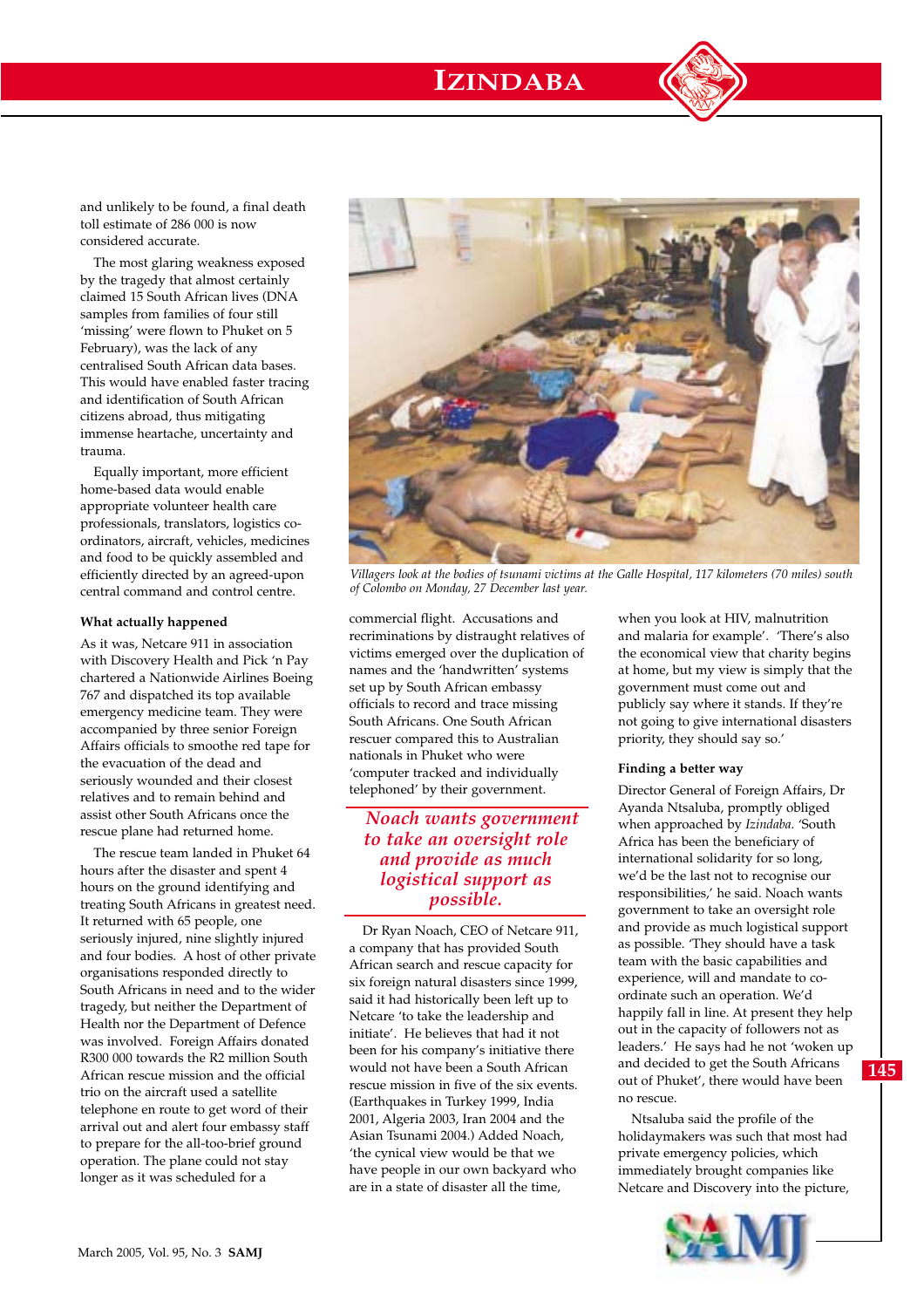**IZINDABA**

thus relegating the government role to a supplementary one. 'But then it became clear that we needed to mobilise the nation from a much broader base and we told them to go ahead but to avoid branding it as any particular entity to prevent commercial jealousy. There were some rough edges because of the scale of the tragedy but it has opened up possibilities for greater co-operation,' he admitted.

The Mid-Rand call centre of Netcare 911 became a disaster control post while Foreign Affairs managed the database of missing persons and those unaccounted for (people who left South Africa on local passports but were not recorded as having returned home). Foreign Affairs also activated their own disaster relief call centre. A lack of data sharing between departments holding the most information on citizens (Home Affairs, South African Revenue Services and Foreign Affairs) severely hampers the country's tracking capacity.

#### **Human rights twist**

However, in an ironic twist, even if these data linkages were made, our recently established human rights culture and legal framework would immediately throw up invasion of privacy issues, forcing the government to tread with extreme care. Dayanand Naidoo, Foreign Affairs Director, Consular and Agency Services, defended colleagues of his who drew sustained fire by suggesting that South Africans report to their embassies or trade missions whenever they arrived at foreign destinations.

'We are in the process of writing software that will enable South Africans to register online real time when they arrive and leave foreign countries. It will automatically generate an e-mail back to them asking if they are still there or whether they've returned home,' he said. Naidoo said that even if Home Affairs could tell him how many million South Africans left Johannesburg International airport, 'how do I know who went where, when?' South Africans went abroad for work, holiday or simply to live, making it a more complex data extraction exercise than was being suggested. 'You

must clearly know what you want the information for and what you're going to do with it,' he said.

Added Ntsaluba, 'We're trying to see how far we can push it without running into major invasion of privacy and legal constitutional issues'. Ntsaluba cited the snails-pace development of the muchtouted prospective Hanis 'all in one' South African identification card system which has been mired in human rights legislation since 1997.

Naidoo said another aggravating factor was that the Asian tsunami was the first time a disaster had affected so many different countries simultaneously. They were able to single out Phuket because the volume of telephone calls from anxious relatives indicated that most South Africans were located there. Among the lessons learnt was that a dedicated joint emergency response team was essential. The team needed dedicated trauma counselling experts to support relatives while identifying bodies in overcrowded and stinking makeshift mortuaries, and for the tough trip home.

*A lack of data sharing between departments holding the most information on citizens (Home Affairs, South African Revenue Services and Foreign Affairs) severely hampers the country's tracking capacity.* 

According to Netcare 911 Medical Director, Dr Glenn Staples, this was a calculated omission in a rescue plan that prioritised aircraft space for the seriously injured. Naidoo admitted that better linkage between home-based rescuers and foreign-based officials was needed and Ntsaluba revealed that two trauma counsellors had subsequently been sent to Bangkok to debrief his own staff. 'We've agreed to set up better mechanisms for the future – there are many lessons we've learnt.' An interministerial task team was briefed 'early on' and with Minister of Provincial and Local Government, Mr Sydney Mufamadi, at the helm, the consular

section of a Foreign Affairs crisis response team 'was activated on the morning of the tsunami'. No manual existed for dealing with a tsunami of such magnitude. 'There are procedures, but you can't look it up under "tsunami, volume four, point one,"' he quipped. Hitting the coastline on Boxing Day, with the following day a South African holiday, made the tsunami particularly difficult to respond to. 'Our call centre took 4 000 calls in the first 48 hours and 15 000 over the first week – there is definitely a better way forward and our data software, with all the learning from this built in, will hopefully be ready by November this year,' he revealed.

Following the New York 9/11 Twin Towers attack, Foreign Affairs fielded a total of 500 calls. They received 300 worried calls after the Bali bombing.

Naidoo said the five other rescue missions mentioned by Noach were search and rescue missions helping foreign victims. 'My mandate is looking after South African citizens,' he stressed.

#### **Tourist bodies to be roped in**

Other remedial action would be to have Foreign Affairs work with the Association of South African Tourist Authorities (ASATA) to trace South Africans abroad.

The South African Medical Association collated a list of 105 tsunami volunteer doctors by the middle of January this year but was told they were not needed. According to Peter Fuhri, Director of Emergency Medical Services in the Department of Health, the United Nations was suffering from an over supply of health care volunteers – what he called human resource 'recipient fatigue'. He was waiting on word from the UN on how South Africa could best assist. 'We're working with the UN office for the coordination of humanitarian affairs in Johannesburg but in the meantime we're looking at Tanzania, Kenya and Somalia where hundreds of people died and some 50 000, mainly fishermen, were displaced and tourism decimated.'

A single database of health care professionals from all sectors, including the SAMA one, was being created so that appropriate resources could be

**148**